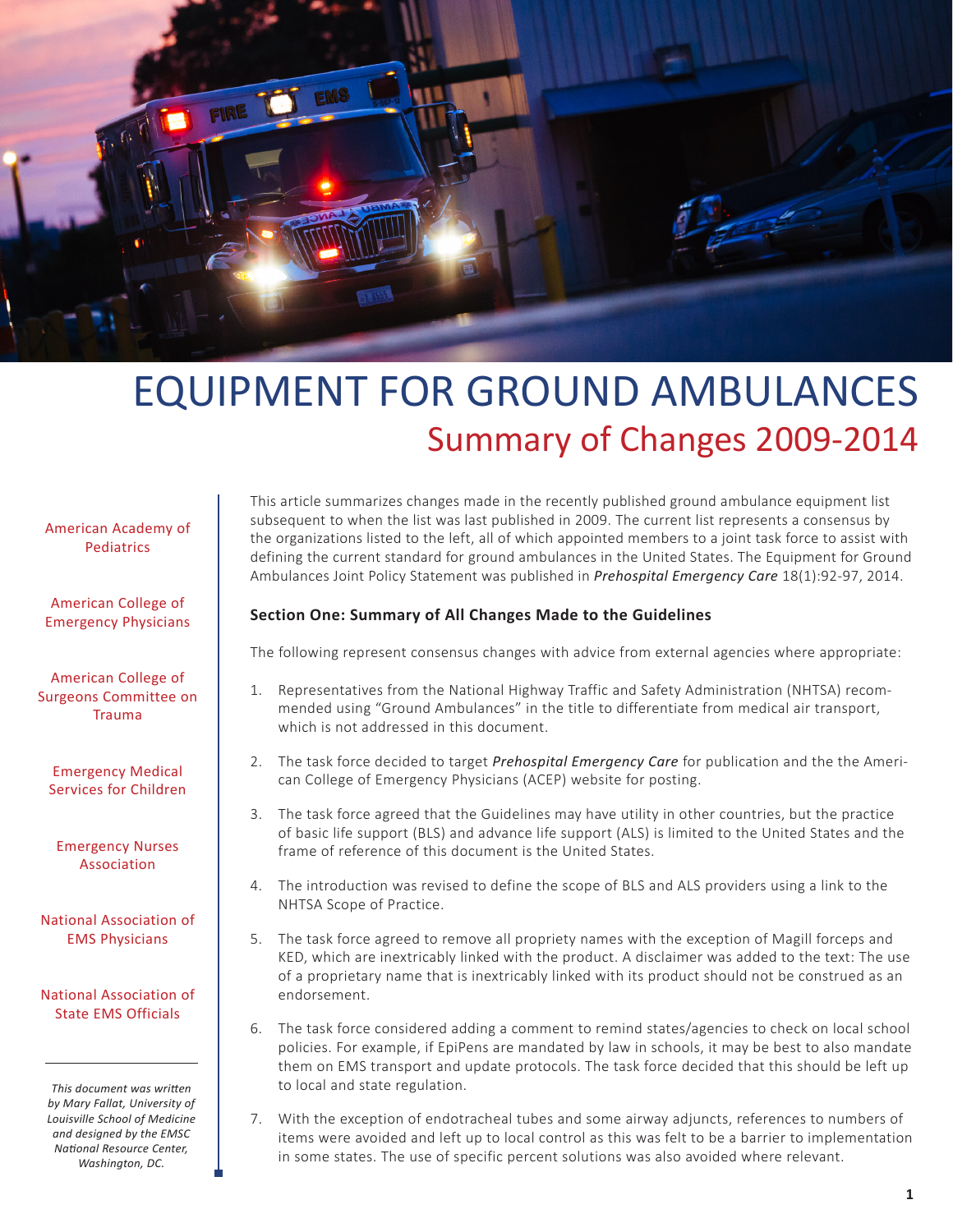- 8. There may be ALS services that do not include certain procedures in their scope of practice and, therefore, these services will not need associated procedural equipment. Exact language prefaces the ALS Requirements section.
- 9. A vigorous discussion occurred over whether to move the infant self-inflating resuscitation bag to mandatory given the concern that there is a risk of over-ventilating an infant with the pediatric bag and risk of inadequate ventilation if an infant bag is used on a larger child. All suitable sizes of mask are on the list and the concern of cost and low use of the infant bag with an acceptable alternative (i.e. pediatric bag) led the group to keep it optional.

A number of other small-sized pieces of equipment were left on the optional list due to low use and suitable alternatives:

- • Infant oxygen mask
- Infant nasal cannula
- Small oropharyngeal and nasopharyngeal airway sizes
- Pediatric backboard
- Neonatal BP cuff
- 10. Equipment recommendations do not match the National EMS Scope of Practice Model in a few places (see Section Two). This was addressed with the following language: "The National EMS Scope of Practice Model defines and describes four certification or licensure levels for the EMS provider: emergency medical responder (EMR), emergency medical technician (EMT), advanced EMT (AEMT), and paramedic. Each level represents a unique role, set of skills, and knowledge base. The National EMS Scope of Practice Model establishes a framework that ultimately determines the range of skills and roles that an individual possessing a state EMS license is authorized to do in a given EMS system. Individual state EMS rules or regulations that limit provider scope of practice may impact the need for availability of certain pieces of equipment."
- 11. Clarification of arterial tourniquet was added under Bandages/Hemorrhage Control. Arterial tourniquet differentiates from a "latex free tourniquet" (venous tourniquet) for assisting with intravenous access, which is listed under Vascular access. Some EMS providers have mistakenly confused a real arterial tourniquet with a venous tourniquet. Application of a venous tourniquet could actually worsen hemorrhage by blocking venous return while NOT impairing arterial flow.
- 12. The section "Selected References" was changed to "Select Readings" and the task force agreed to:
	- Remove educational courses
	- • Remove textbooks
	- Keep position statements and/or expert opinions
- 13. The former Extrication Equipment section was eliminated as the extrication equipment generally arrives in a different vehicle. The following text was added.

"In many cases, optimal patient care mandates appropriate and safe extrication or rescue from the patient's situation or environment. It is critical that EMS personnel possess or have immediate access to the expertise, tools, and equipment necessary to safely remove patients from entrapment or hazardous environments. It is beyond the scope of this document to describe the extent of these. Local circumstances and regulations may affect both the expertise and tools that are maintained on an individual ground ambulance, and on any other rescue vehicle that may be needed to accompany an ambulance to an EMS scene. The tools and equipment carried on an individual ground ambulance need to be thoughtfully determined by local features of the EMS system with explicit plans to deploy the needed resources when extrication or rescue is required."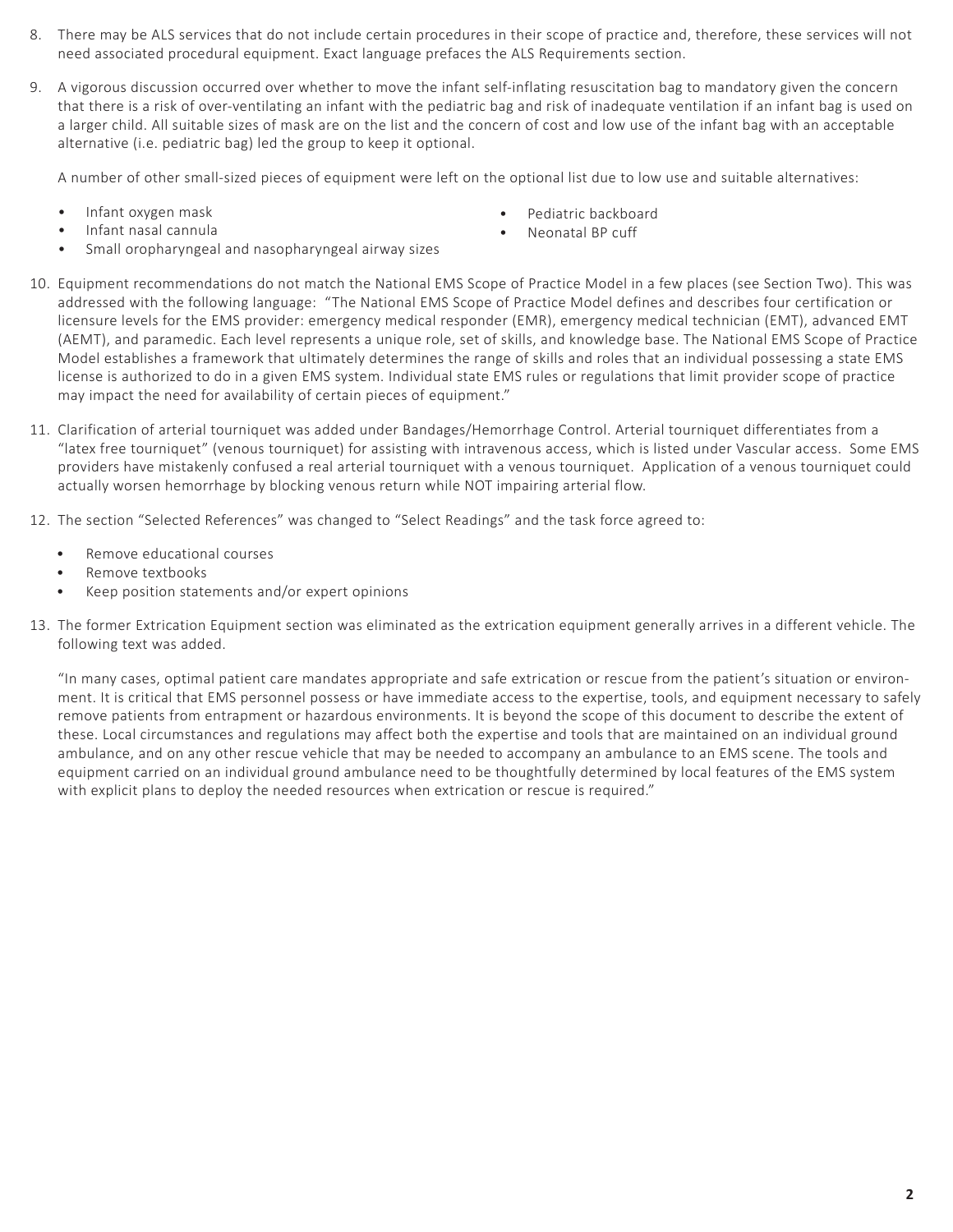# **Section Two: Noted Discrepancies Between EMS Scope of Practice and Ambulance Equipment Guidelines**

The revised Guidelines statement is discrepant with the Scope of Practice in the following places:

| NATIONAL EMS SCOPE OF PRACTICE MODEL                                                                                                                                                                                                                                                                               | <b>EQUIPMENT FOR GROUND AMBULANCES</b>                                                                                       |
|--------------------------------------------------------------------------------------------------------------------------------------------------------------------------------------------------------------------------------------------------------------------------------------------------------------------|------------------------------------------------------------------------------------------------------------------------------|
| Minimum psychomotor skills of the EMT                                                                                                                                                                                                                                                                              |                                                                                                                              |
|                                                                                                                                                                                                                                                                                                                    |                                                                                                                              |
| Use of positive pressure ventilation devices, such as manually<br>triggered ventilators and automatic transport ventilators                                                                                                                                                                                        | Use of positive pressure ventilation is up to local regulation                                                               |
| Oral glucose for suspected hypoglycemia                                                                                                                                                                                                                                                                            | Oral glucose is in the optional BLS list                                                                                     |
| Aspirin for chest pain of suspected ischemic origin                                                                                                                                                                                                                                                                | Aspirin is required in ALS and was added to optional BLS to<br>cover EMS services that have ischemic heart disease protocols |
| Application and inflation of the pneumatic anti-shock garment<br>(PASG) for fracture stabilization                                                                                                                                                                                                                 | PASG is no longer in the list and was left off due to lack of<br>evidence for its use                                        |
| Minimum psychomotor skills of the AEMT                                                                                                                                                                                                                                                                             |                                                                                                                              |
|                                                                                                                                                                                                                                                                                                                    |                                                                                                                              |
| Administer sublingual nitroglycerin to a patient experiencing<br>chest pain of suspected ischemic origin                                                                                                                                                                                                           | Sublingual nitroglycerin is in the optional BLS list                                                                         |
| Administer subcutaneous or intramuscular epinephrine to a<br>patient in anaphylaxis                                                                                                                                                                                                                                | Use of the Epi-pen is in the optional BLS list                                                                               |
| Administer nitrous oxide for pain relief                                                                                                                                                                                                                                                                           | Nitrous oxide was not added                                                                                                  |
| Minimum psychomotor skills of the Paramedic                                                                                                                                                                                                                                                                        |                                                                                                                              |
|                                                                                                                                                                                                                                                                                                                    |                                                                                                                              |
| Perform percutaneous cricothyrotomy                                                                                                                                                                                                                                                                                | This is on the optional ALS list                                                                                             |
| Perform gastric decompression                                                                                                                                                                                                                                                                                      | This is on the optional ALS list                                                                                             |
| There are a variety of infusion skills that are listed including:<br>enteral and parenteral administration of approved prescrip-<br>tion medications, access of indwelling catheters and implanted<br>central IV ports (assume patient has own supplies), and main-<br>tain an infusion of blood or blood products | This is felt to be up to local control and is not on the list                                                                |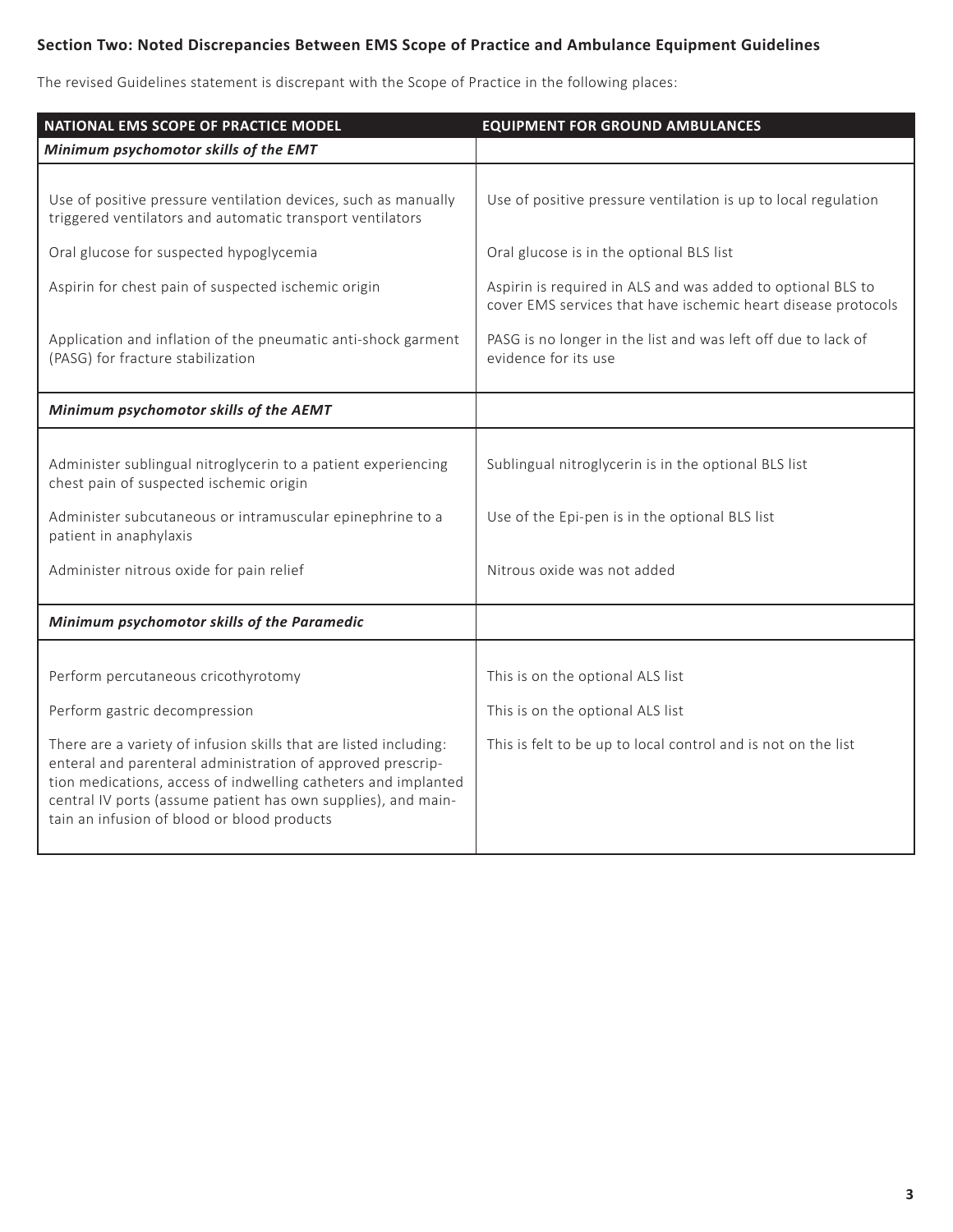# **Section Three: Specific Guideline Language Changes by Section**

The following represents specific guideline language changes in terms of required BLS equipment, required ALS equipment, optional equipment, and removed equipment.

#### *Required BLS Equipment Language Changes*

| <b>OLD VERSION</b>                                                                                                                                                                                                                                                                                                                                                                                                                                                                                                                                                                                                                                                                            | <b>NEW VERSION</b>                                                                                                                                                                                                                                                                                                                                                                                                                                                                                                                                                                                                                                                                                                                                                                      |
|-----------------------------------------------------------------------------------------------------------------------------------------------------------------------------------------------------------------------------------------------------------------------------------------------------------------------------------------------------------------------------------------------------------------------------------------------------------------------------------------------------------------------------------------------------------------------------------------------------------------------------------------------------------------------------------------------|-----------------------------------------------------------------------------------------------------------------------------------------------------------------------------------------------------------------------------------------------------------------------------------------------------------------------------------------------------------------------------------------------------------------------------------------------------------------------------------------------------------------------------------------------------------------------------------------------------------------------------------------------------------------------------------------------------------------------------------------------------------------------------------------|
| Venous tourniquet, rubber bands                                                                                                                                                                                                                                                                                                                                                                                                                                                                                                                                                                                                                                                               | Latex free tourniquet                                                                                                                                                                                                                                                                                                                                                                                                                                                                                                                                                                                                                                                                                                                                                                   |
| Cervical collars                                                                                                                                                                                                                                                                                                                                                                                                                                                                                                                                                                                                                                                                              | Cervical collars                                                                                                                                                                                                                                                                                                                                                                                                                                                                                                                                                                                                                                                                                                                                                                        |
| Rigid for children ages 2 years or older; child and adult<br>sizes (small, medium, large, and other available sizes)                                                                                                                                                                                                                                                                                                                                                                                                                                                                                                                                                                          | Rigid for children ages 2 years or older; child and adult<br>sizes (small, medium, large, and other available sizes) OR<br>pediatric and adult adjustable cervical collars                                                                                                                                                                                                                                                                                                                                                                                                                                                                                                                                                                                                              |
| Impervious backboards (long, short; radiolucent preferred) and<br>extrication device                                                                                                                                                                                                                                                                                                                                                                                                                                                                                                                                                                                                          | Impervious backboards (long, short; radiolucent preferred) and<br>extrication device                                                                                                                                                                                                                                                                                                                                                                                                                                                                                                                                                                                                                                                                                                    |
| Short (extrication, head-to-pelvis length) and long (trans-<br>$\bullet$<br>port, head-to-feet length) with at least three appropriate<br>restraint straps (chin strap alone should not be used for<br>head immobilization) and with padding for children and<br>handholds for moving patients                                                                                                                                                                                                                                                                                                                                                                                                | Short extrication/immobilization device (e.g. KED)<br>Long transport (head-to-feet length) with at least 3 appro-<br>$\bullet$<br>priate restraint straps (chin strap alone should not be used<br>for head immobilization) and with padding for children and<br>handholds for moving patients                                                                                                                                                                                                                                                                                                                                                                                                                                                                                           |
| Dressings                                                                                                                                                                                                                                                                                                                                                                                                                                                                                                                                                                                                                                                                                     | Dressings                                                                                                                                                                                                                                                                                                                                                                                                                                                                                                                                                                                                                                                                                                                                                                               |
| Sterile multitrauma dressings (various large and small<br>$\bullet$<br>sizes)<br>ABDs, 10"x12" or larger<br>$\bullet$<br>4"x4" gauze sponges or suitable size                                                                                                                                                                                                                                                                                                                                                                                                                                                                                                                                 | Sterile dressings, including gauze sponges of suitable size<br>Abdominal dressing                                                                                                                                                                                                                                                                                                                                                                                                                                                                                                                                                                                                                                                                                                       |
| Sheets (minimum 4), linen or paper, and pillows                                                                                                                                                                                                                                                                                                                                                                                                                                                                                                                                                                                                                                               | Sheets (at least one change per cot)                                                                                                                                                                                                                                                                                                                                                                                                                                                                                                                                                                                                                                                                                                                                                    |
| Gloves, nonsterile (must meet NFPA 1999 requirements found at<br>http://www.nfpa.org                                                                                                                                                                                                                                                                                                                                                                                                                                                                                                                                                                                                          | Gloves, nonsterile                                                                                                                                                                                                                                                                                                                                                                                                                                                                                                                                                                                                                                                                                                                                                                      |
| Flashlights (2) with extra batteries and bulbs                                                                                                                                                                                                                                                                                                                                                                                                                                                                                                                                                                                                                                                | Two functional flashlights                                                                                                                                                                                                                                                                                                                                                                                                                                                                                                                                                                                                                                                                                                                                                              |
| No protocols were required                                                                                                                                                                                                                                                                                                                                                                                                                                                                                                                                                                                                                                                                    | Access to pediatric and adult patient care protocols                                                                                                                                                                                                                                                                                                                                                                                                                                                                                                                                                                                                                                                                                                                                    |
| Injury Prevention Equipment                                                                                                                                                                                                                                                                                                                                                                                                                                                                                                                                                                                                                                                                   | Injury Prevention Equipment                                                                                                                                                                                                                                                                                                                                                                                                                                                                                                                                                                                                                                                                                                                                                             |
| All individuals in an ambulance need to be restrained<br>$\bullet$<br>(Currently, no national standard exists for the transport of<br>uninjured children.)<br>Protective helmet<br>$\bullet$<br>Fire extinguisher<br>$\bullet$<br>Hazardous material reference guide<br>$\bullet$<br>Traffic signaling devices (reflective material triangles or<br>$\bullet$<br>other reflective, nonigniting devices)<br>Reflective safety wear for each crew member (must meet<br>$\bullet$<br>or exceed ANSI/ISEA performance class II or III if working<br>within the right of way of any federal-aid highway. Visit<br>http://www.reflectivevest.com/federalhighwayruling.html<br>for more information) | Availability of necessary age/size appropriate restraint sys-<br>tems for all passengers and patients transported in ground<br>ambulances. For children, this should be according to the<br>National Highway Traffic Administration's document: Safe<br>Transport of Children in Emergency Ground Ambulance<br>(http://www.nhtsa.gov/staticfiles/nti/pdf/811677.pdf)<br>Fire extinguisher<br>$\bullet$<br>Department of Transportation Emergency Response Guide<br>$\bullet$<br>Reflective safety wear for each crew member (must meet<br>$\bullet$<br>American National Standard for High Visibility Public Safety<br>Vests if working within the right of way of any federal-aid<br>highway. Visit http://www.reflectivevest.com/federalhigh-<br>wayruling.html for more information) |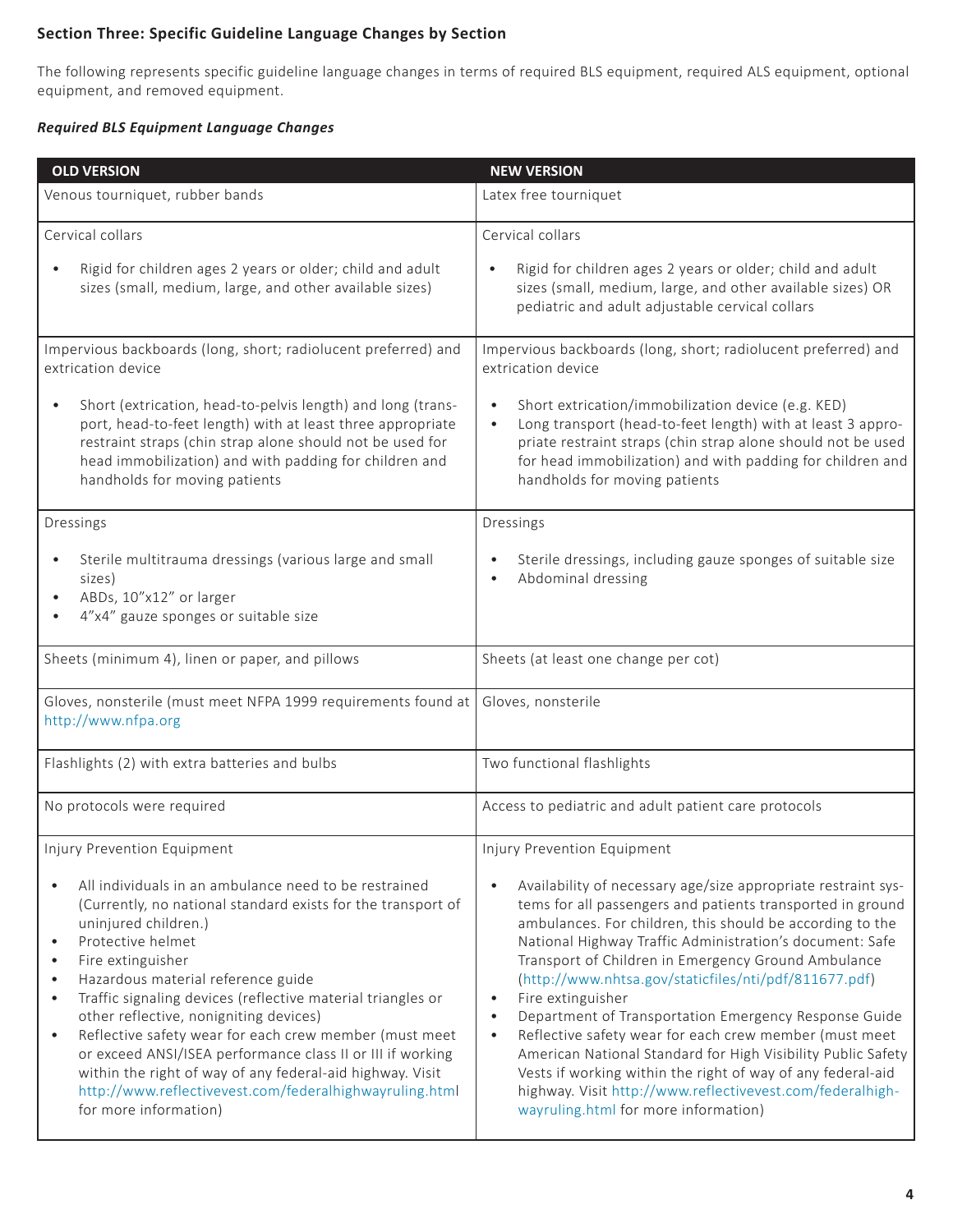| <b>OLD VERSION</b>                                                                                                                                                                                                                                                                  | <b>NEW VERSION</b>                                   |
|-------------------------------------------------------------------------------------------------------------------------------------------------------------------------------------------------------------------------------------------------------------------------------------|------------------------------------------------------|
| Length/weight-based tape or appropriate reference material for   A length-based resuscitation tape OR a reference material that<br>pediatric equipment sizing and drug dosing based on estimated   provides appropriate guidance for pediatric drug dosing and<br>∣ or known weight | equipment sizing based on length OR age <sup>1</sup> |

<sup>1</sup> Although primarily used by ALS in urban settings, many BLS rural EMS services use the length-based resuscitation tape to guide equipment size and triage to higher levels of care for estimation of weight and receiving facility preparation. Many state managers have put significant resources into ensuring ambulances have this item and felt it was beneficial to keep on the required list for both BLS and ALS. The task force recognized that there is a childhood obesity problem in America in some states and that length or age may not be an accurate surrogate for weight in some individuals. Nevertheless, the length-based tape provides the best field standard available and is the ideal reference. BLS providers are allowed to use a "Quick reference" card based on weight or age. To ensure proper medication dosing, ALS providers should use a "Length /Weight-based tape or wheel".

### *Required Advanced*

Ī

Changed language to accommodate local and regional variation for properly trained personnel to intubate; downgraded to one ETT each size. Some equipment will be essential equipment only if the EMS agency protocol allows for the intubation of children.

#### *Required Advance Language Changes*

| <b>OLD VERSION</b>                                                                                                                                                                                                                                                                                                                                                                                                                                                                                                                                                         | <b>NEW VERSION</b>                                                                                                                                                                                                                           |
|----------------------------------------------------------------------------------------------------------------------------------------------------------------------------------------------------------------------------------------------------------------------------------------------------------------------------------------------------------------------------------------------------------------------------------------------------------------------------------------------------------------------------------------------------------------------------|----------------------------------------------------------------------------------------------------------------------------------------------------------------------------------------------------------------------------------------------|
| Endotracheal tubes, sizes 2.5-5.5mm uncuffed and 6-8mm<br>cuffed (2 each), other sizes optional                                                                                                                                                                                                                                                                                                                                                                                                                                                                            | Endotracheal tubes (if ALS service scope of practice includes<br>tracheal intubation). Sizes:<br>2.5, 3.0, 3.5, 4.0, 4.5, 5.0, and 5.5mm cuffed and/or un-<br>cuffed<br>6.0, 6.5, 7.0, 7.5, and 8.0mm cuffed<br>1 each, other sizes optional |
| End-tidal CO2 detection capability                                                                                                                                                                                                                                                                                                                                                                                                                                                                                                                                         | End-tidal CO2 detection capability (adult and pediatric)                                                                                                                                                                                     |
| Colorimetric (adult and pediatric) or quantitative<br>$\bullet$<br>capnometry                                                                                                                                                                                                                                                                                                                                                                                                                                                                                              |                                                                                                                                                                                                                                              |
| Crystalloid solutions, such as Ringer's lactate or normal saline<br>solution (1,000-mL bags x 4); fluid must be in bags, not bottles;<br>type of fluid may vary depending on state and local require-<br>ments                                                                                                                                                                                                                                                                                                                                                             | Isotonic crystalloid solutions                                                                                                                                                                                                               |
| Large bore needle (should be at least 3.25" in length for needle<br>chest decompression in large adults)                                                                                                                                                                                                                                                                                                                                                                                                                                                                   | Long, large-bore needles or angiocatheters (should be at least<br>3.25" in length for needle chest decompression in large adults)                                                                                                            |
| Needles, various sizes (one at least 1½" for IM injections)                                                                                                                                                                                                                                                                                                                                                                                                                                                                                                                | Needles, various sizes (including suitable sizes for intramuscular<br>injections)                                                                                                                                                            |
| Medications (pre-loaded syringes when available)                                                                                                                                                                                                                                                                                                                                                                                                                                                                                                                           | Medications                                                                                                                                                                                                                                  |
| Medications used on advanced level ambulances should be<br>compatible with current guidelines as published by the Ameri-<br>can Heart Association's Committee on Emergency Cardiovas-<br>cular Care, as reflected in the Advanced Cardiac Life Support<br>and Pediatric Advanced Life Support Courses, or other such<br>organizations and publications (ACEP, ACS, NAEMSP, and so on).<br>Medications may vary depending on state requirements. Drug<br>dosing in children should use processes minimizing the need for<br>calculations, preferably a length-based system. | Drug dosing in children should use processes minimizing the<br>need for calculations, preferably a length-based system.                                                                                                                      |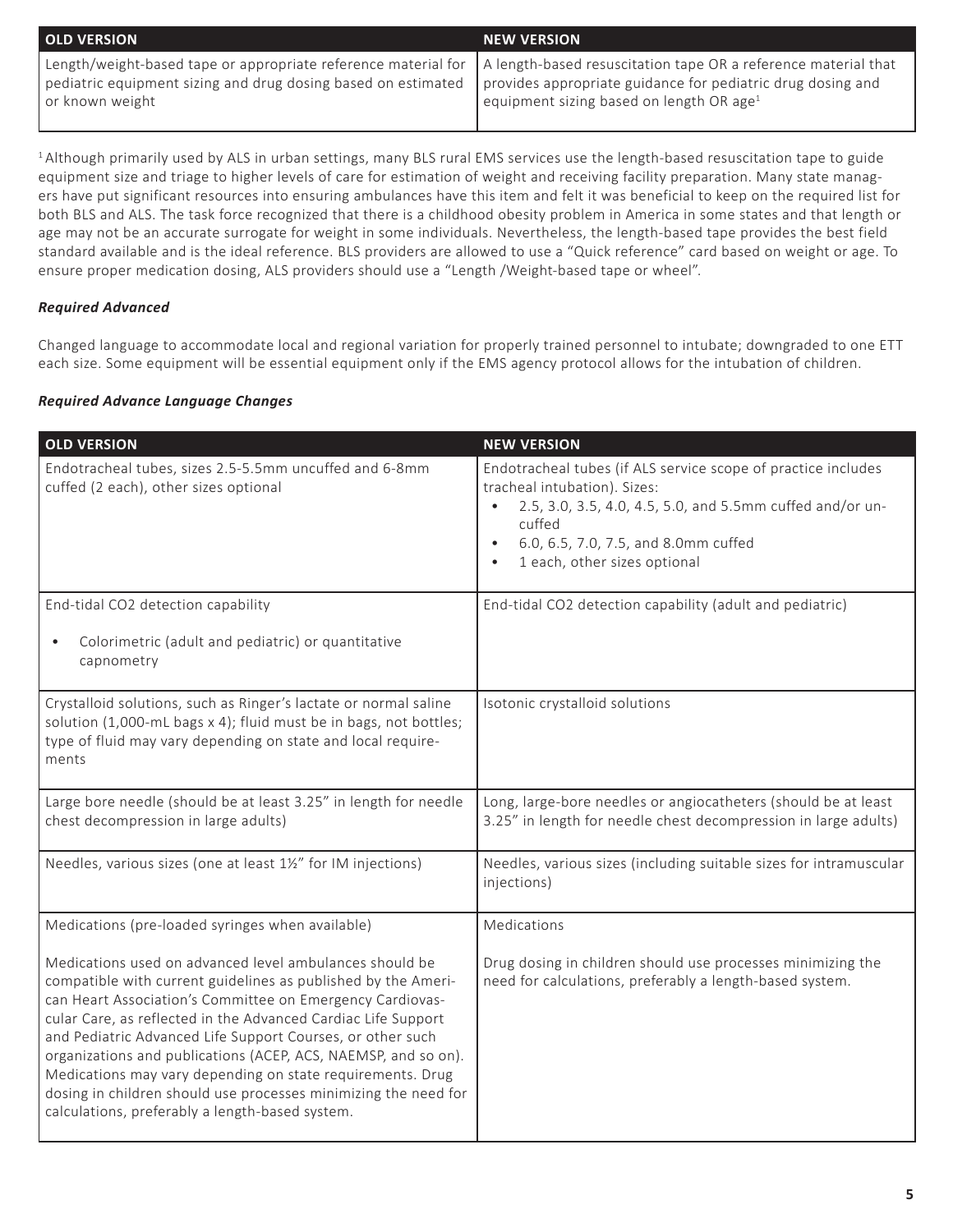#### *Optional Basic to Mandatory ALS*

| <b>OLD VERSION</b>                                                                                                                                                                                                                                   | <b>NEW VERSION</b>                                                                                                                                                                                             |
|------------------------------------------------------------------------------------------------------------------------------------------------------------------------------------------------------------------------------------------------------|----------------------------------------------------------------------------------------------------------------------------------------------------------------------------------------------------------------|
| Alternative airway devices (for example, a rescue airway device<br>such as the ETDLA [esophageal-tracheal double lumen airway],<br>laryngeal tube, or laryngeal mask airway) as approved by local<br>medical direction                               | Rescue airway devices, such as the ETDLA (esophageal-tracheal<br>double-lumen airway), laryngeal tube, disposable supraglottic<br>airway, or laryngeal mask airway (as approved by local medical<br>direction) |
| Alternative airway devices for children (Few alternative airway<br>devices that are FDA-approved have been studied in children.<br>Those that have been studied, such as the LMA, have not been<br>adequately evaluated in the prehospital setting.) |                                                                                                                                                                                                                |

#### *Moved from Required to Optional Basic*

| <b>OLD VERSION</b>                                  | <b>NEW VERSION</b>                                                                                                                                                                                                                                                                    |
|-----------------------------------------------------|---------------------------------------------------------------------------------------------------------------------------------------------------------------------------------------------------------------------------------------------------------------------------------------|
| Lower extremity (femur) traction devices (required) | Lower extremity (femur) traction devices (optional)<br>Current literature cites a high degree of misuse that can cause<br>potential harm. If the purpose is to stabilize a fracture in order<br>to minimize discomfort, there are other means such as padding<br>and pain management. |
| Folding stretcher (required)                        | Folder stretcher (optional)                                                                                                                                                                                                                                                           |
| Bedpans (required)                                  | Bedpans (optional)                                                                                                                                                                                                                                                                    |

#### *Optional Basic Language Change*

| <b>OLD VERSION</b>                             | <b>NEW VERSION</b>               |
|------------------------------------------------|----------------------------------|
| Elastic bandages<br>Nonsterile (various sizes) | Elastic wraps                    |
| Topical hemostatic agent                       | Topical hemostatic agent/bandage |

#### *Optional Advanced*

The task force discussed age recommendations for cricothyrotomy as there is no concurrence among current educational courses. The task force decided not to specify a certain age, but to provide references for advanced airway management in children including:

Weiss M, Engelhardt T. Proposal for the management of the unexpected difficult pediatric airway. *Pediatric Anesthesia* 2010 20: 454–464. doi:10.1111/j.1460-9592.2010.03284.x Pertinent is the rescue portion on page 460 and 461 of the article, particularly Table 3, which lists what should be stocked in difficult airway toolkits.

| <b>OLD VERSION</b>                                             | <b>NEW VERSION</b>                                             |
|----------------------------------------------------------------|----------------------------------------------------------------|
| Needle cricothyrotomy capability and/or cricothyrotomy         | Needle cricothyrotomy capability and/or cricothyrotomy ca-     |
| capability (surgical cricothyrotomy can be performed in older  | pability (surgical cricothyrotomy can be performed in older    |
| children in whom the cricothyroid membrane is easily palpable, | children in whom the cricothyroid membrane is easily palpable, |
| usually by the age of 12 years)                                | usually by puberty)                                            |